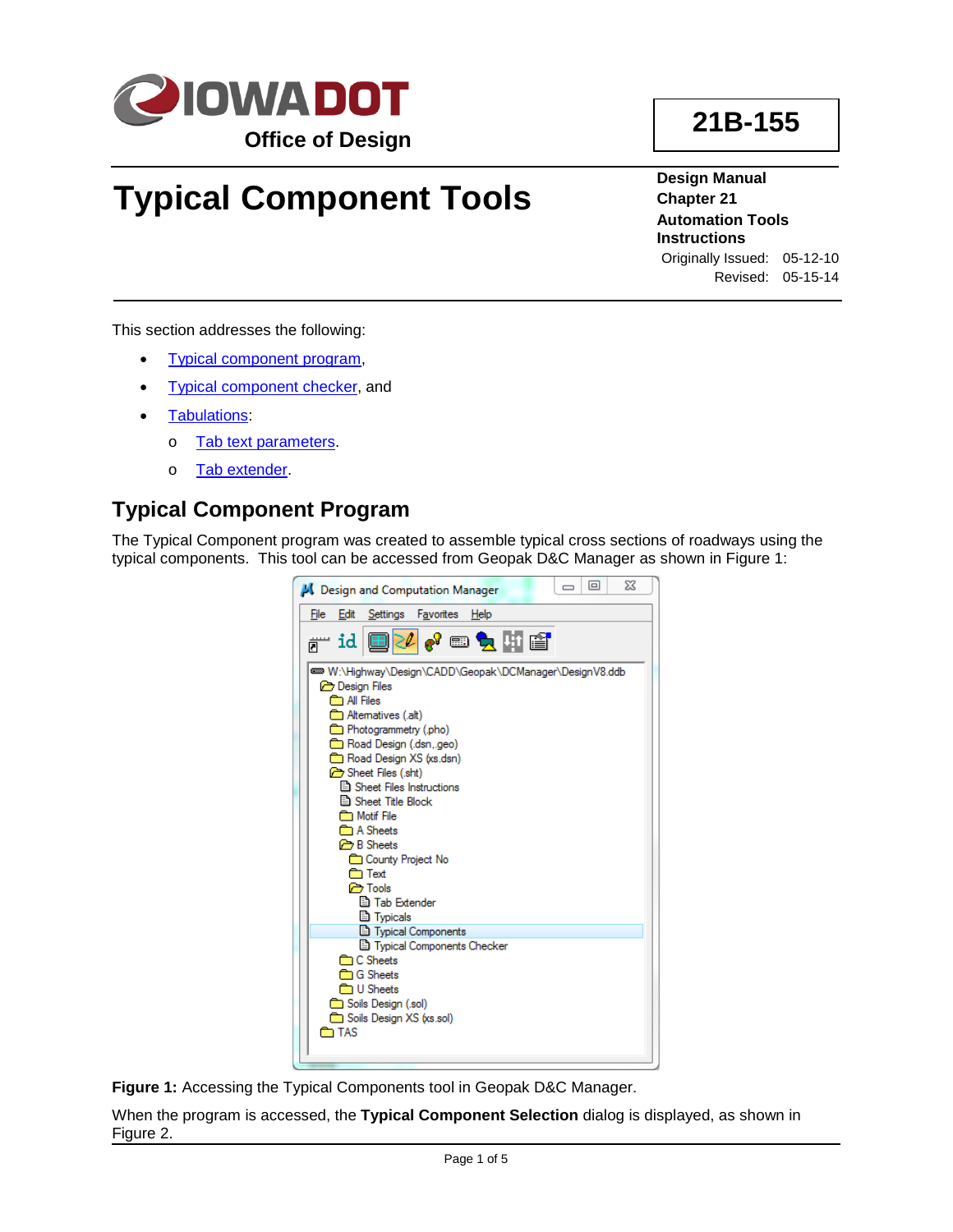| <b>Typical Component Selection</b> |                          |  |  |  |  |
|------------------------------------|--------------------------|--|--|--|--|
| $#$ of Lanes                       |                          |  |  |  |  |
|                                    | <b>Build Option List</b> |  |  |  |  |
|                                    |                          |  |  |  |  |

**Figure 2:** Typical Component Selection dialog box.

The first dialog allows users to choose the basic number of lanes on a roadway. The **# of Lanes** selection is used to filter available options for the type of pavement, auxiliary lanes, and shoulder types pertaining to a certain roadway. Once the **# of Lanes** is selected, users should select the **Build Option List** button. The program will filter the available options associated with the **# of Lanes**. The dialog box shown in Figure 3 is displayed as the program sorts options. The program may require several minutes to sort the options.



#### **Figure 3:** Please Wait dialog box.

Once the program is finished sorting, the dialog box in Figure 4 is displayed.





The tabs across the top display the different sections of a roadway and sort the component options based on the **# of Lanes** selected on the previous dialog.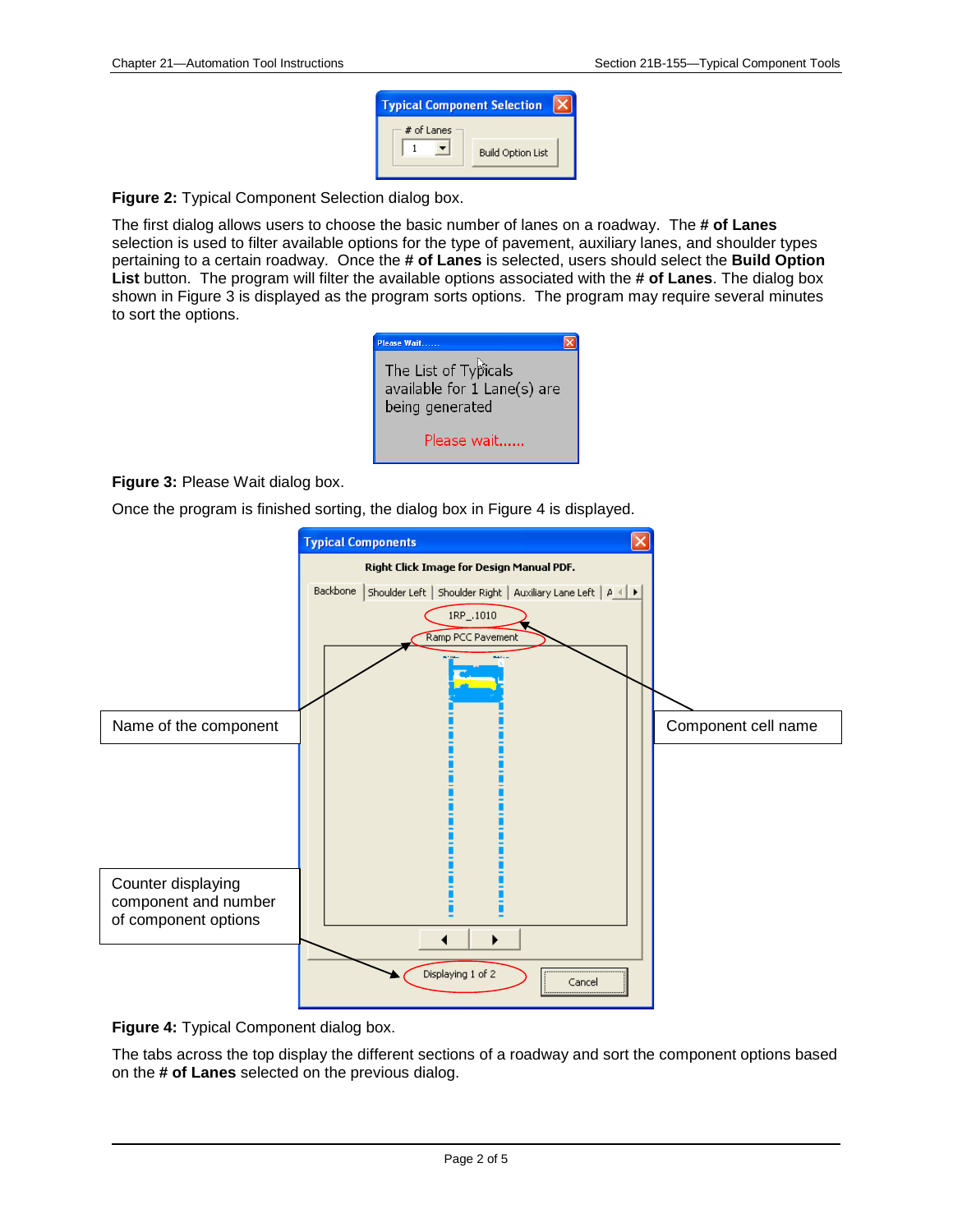## **Tabs in the Typical Components Dialog Box**

#### **Backbone**

The backbone tab contains pavement options for the **# of Lanes** selected. Existing pavement conditions are also available for the **# of Lanes**.

#### **Shoulder Left**

The shoulder left tab contains shoulder options for the left shoulder.

#### **Shoulder Right**

The shoulder right tab contains shoulder options for the right shoulder.

#### **Auxiliary Lane Left**

The auxiliary lane left tab contains options for left auxiliary lanes.

#### **Auxiliary Lane Right**

The auxiliary lane right tab contains options for right auxiliary lanes.

#### **Auxiliary Lane Shoulder Left**

The auxiliary lane shoulder left tab contains options for shoulders associated with left auxiliary lanes.

#### **Auxiliary Lane Shoulder Right**

The auxiliary lane shoulder right tab contains options for shoulders associated with right auxiliary lanes.

**Note:** Right and left pertains to the direction of travel for the one or multilane roadways. Right and left for two lane roadways pertain to right or left of the centerline of construction.

### **Options in the Typical Components Dialog Box**

The following options are available in the dialog box shown in Figure 4 above:

- **Left Click**: A left click on the component will select the component.
- **Middle Click**: A middle click on the component will launch Internet Explorer to the Design Manual page explaining the concept behind the typical component process.
- **Right Click**: A right click on the component will launch Internet Explorer to the Road Design Detail page of the displayed component.

### **Placing Components**

To place a component the designer should select the desired component with a left click.

The backbone component should be selected first. When a backbone is selected a dialog appears instructing the designer to select the top left corner of the sheet, as shown in Figure 5.

| <b>MicroStation</b>                              |
|--------------------------------------------------|
| Snap and accept the Top Left Corner of the sheet |
|                                                  |

**Figure 5:** Placement dialog box.

The designer should select the **OK** button and snap to the upper left corner of the sheet. This places the backbone on the center of the sheet.

The designer should then select the predominant shoulder type on the roadway and place with the backbone component.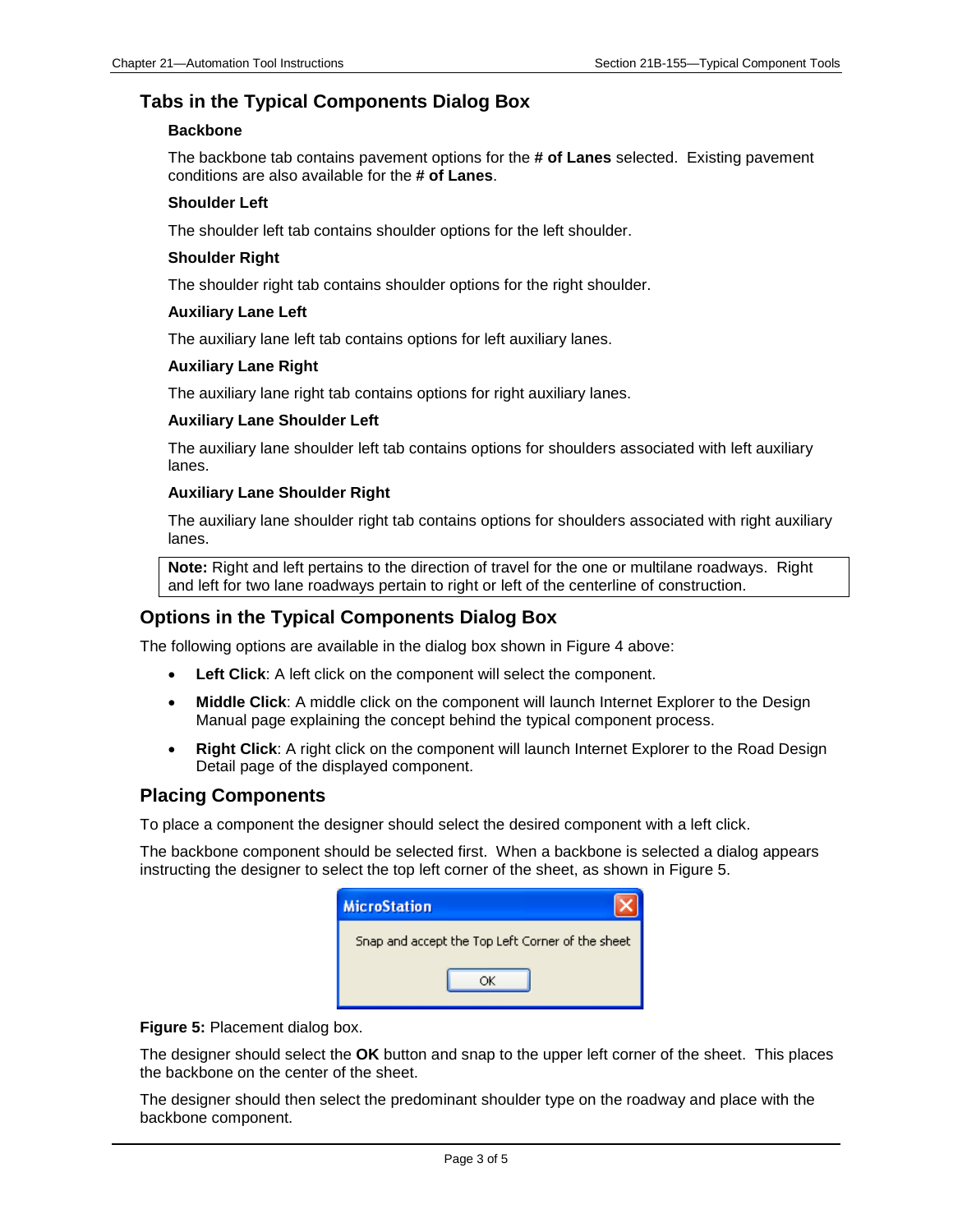Additional shoulder types and auxiliary lanes should then be placed as they are encountered on the roadway. The additional components should be placed below the backbone and predominant shoulder type on the sheet. The designer should use the match line associated with backbone component to place the additional components in the proper location.

For more information on assembling typical cross sections, refer to Section 1F-3a.

# <span id="page-3-0"></span>**Typical Components Checker**

The typical components checker tool was developed to compare the components within the microstation file with an index of the latest version of the components. Once the tool is accessed, the program will scan the file and alert the designer to outdated components. The designer will need to decide to replace the component.

This tool can be accessed from Geopak D&C Manager as shown in Figure 7.



**Figure 6:** Accessing the Typical Components Checker tool in Geopak D&C Manager.

# <span id="page-3-1"></span>**Tabulations**

Tabulations are associated and placed with each component. The designer should refer to Section 1F-3a for additional information on filling out tabulations.

## <span id="page-3-2"></span>**Tab Text Parameters**

Tab text parameters can be set using Geopak D&C Manager. Tab text parameters can be set by the selection shown in Figure 7.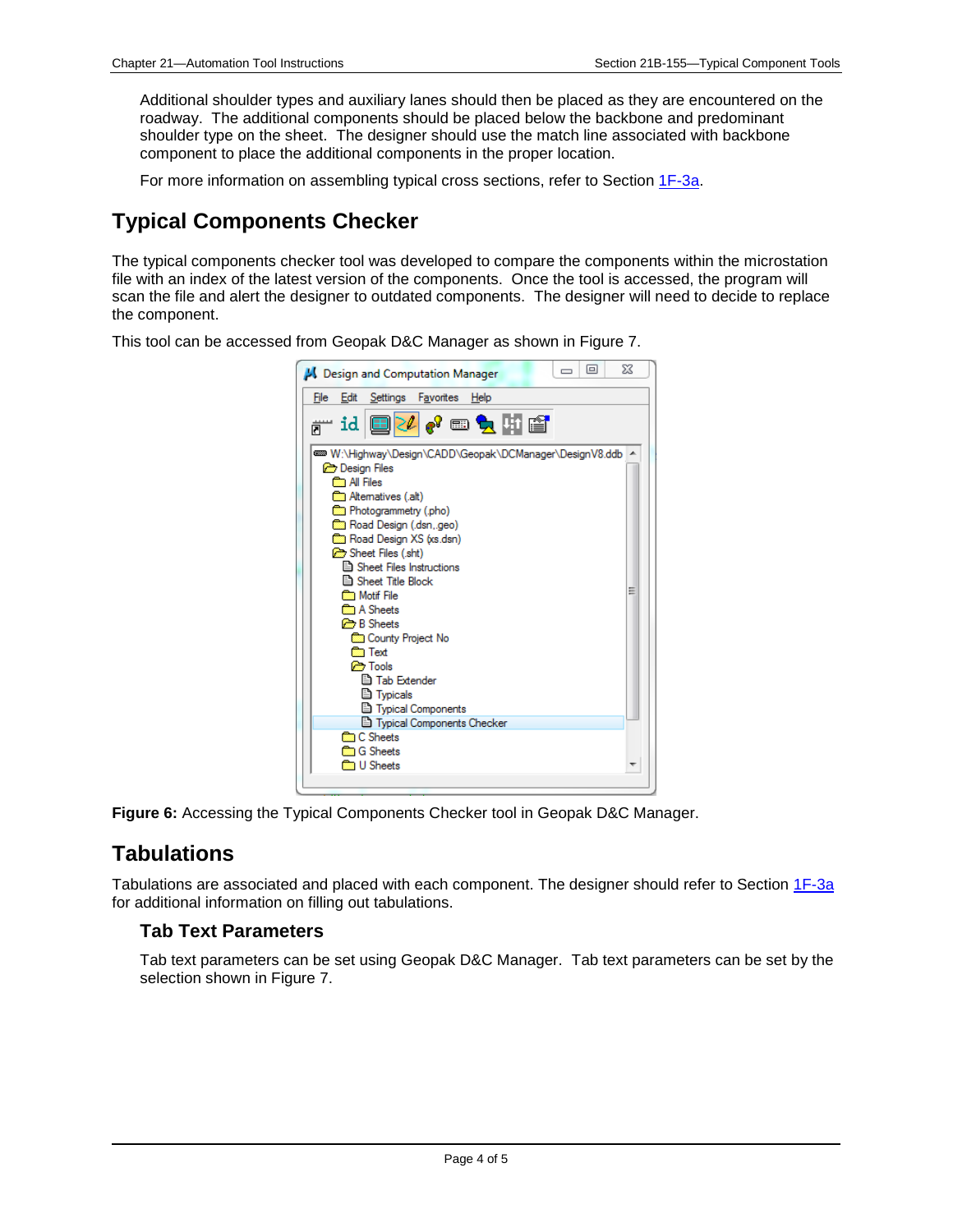| File                  | Edit                 | Settings                                               | Favorites | Help |  |  |  |
|-----------------------|----------------------|--------------------------------------------------------|-----------|------|--|--|--|
|                       |                      | <sub>ฅ</sub> ™id ©PL 0º®d}!\[@`                        |           |      |  |  |  |
|                       |                      | @@M:\Highway\Design\CADD\Geopak\DCManager\DesignV8.ddb |           |      |  |  |  |
|                       | <b>Com</b> All Files | <b>B</b> Design Files                                  |           |      |  |  |  |
|                       |                      | <b>all</b> Altematives (.alt)                          |           |      |  |  |  |
| Photogrammetry (.pho) |                      |                                                        |           |      |  |  |  |
|                       |                      | Road Design (.dsn,.geo)                                |           |      |  |  |  |
|                       |                      | Road Design XS (xs.dsn)                                |           |      |  |  |  |
|                       |                      | Sheet Files (.sht)                                     |           |      |  |  |  |
|                       |                      | Sheet Files Instructions                               |           |      |  |  |  |
|                       |                      | ⊟। Sheet Title Block<br><b>Motif File</b>              |           |      |  |  |  |
|                       |                      | <b>Company</b> A Sheets                                |           |      |  |  |  |
|                       |                      | <b>B</b> Sheets                                        |           |      |  |  |  |
|                       |                      | County Project No                                      |           |      |  |  |  |
|                       |                      | <b>P</b> Text                                          |           |      |  |  |  |
|                       |                      | <b>■ Tab Text Parameters</b>                           |           |      |  |  |  |
|                       |                      | <b>n</b> Tools<br><b>C</b> Sheets                      |           |      |  |  |  |
|                       |                      | <b>C</b> Sheets                                        |           |      |  |  |  |
|                       |                      | <b>D</b> U Sheets                                      |           |      |  |  |  |
|                       |                      | Soils Design (.sol)                                    |           |      |  |  |  |
|                       |                      | Soils Design XS (xs.sol)                               |           |      |  |  |  |
|                       | <b>n</b> TAS         |                                                        |           |      |  |  |  |
|                       |                      |                                                        |           |      |  |  |  |
|                       |                      |                                                        |           |      |  |  |  |



## <span id="page-4-0"></span>**Tab Extender**

The tab extender tool is used to add rows to tabulations. Once the tool is selected from D&C, rows can be added by choosing the number of rows to add and then selecting the tab.

This tool can be accessed from Geopak D&C Manager as shown in Figure 8.

|                                           |                      | <b>Al</b> Design and Computation Manager               |  |  |      |   |  | 同 |  | X |
|-------------------------------------------|----------------------|--------------------------------------------------------|--|--|------|---|--|---|--|---|
| File                                      | Edit                 | Settings Favorites                                     |  |  | Help |   |  |   |  |   |
|                                           |                      | id ■ <mark>2409 • 59</mark> Hi                         |  |  |      |   |  |   |  |   |
|                                           |                      | W:\Highway\Design\CADD\Geopak\DCManager\DesignV8.ddb ^ |  |  |      |   |  |   |  |   |
|                                           | <b>Com</b> All Files | <b>B</b> Design Files                                  |  |  |      |   |  |   |  |   |
| <b>Et Altematives (.alt)</b>              |                      |                                                        |  |  |      |   |  |   |  |   |
| Photogrammetry (.pho)                     |                      |                                                        |  |  |      |   |  |   |  |   |
| Road Design (.dsn,.geo)                   |                      |                                                        |  |  |      |   |  |   |  |   |
|                                           |                      | Road Design XS (xs.dsn)                                |  |  |      |   |  |   |  |   |
|                                           |                      | Sheet Files (sht)                                      |  |  |      |   |  |   |  |   |
|                                           |                      | Sheet Files Instructions                               |  |  |      |   |  |   |  |   |
| <b>A</b> Sheet Title Block                |                      |                                                        |  |  |      | Ξ |  |   |  |   |
| <b>Motif</b> File<br><b>Comp A Sheets</b> |                      |                                                        |  |  |      |   |  |   |  |   |
|                                           |                      | <b>B</b> Sheets                                        |  |  |      |   |  |   |  |   |
| <b>County Project No</b>                  |                      |                                                        |  |  |      |   |  |   |  |   |
| ि⊡ Text                                   |                      |                                                        |  |  |      |   |  |   |  |   |
|                                           |                      | <b>P</b> Tools                                         |  |  |      |   |  |   |  |   |
| <b>□ Tab Extender</b>                     |                      |                                                        |  |  |      |   |  |   |  |   |
|                                           |                      | <b>D</b> Typicals                                      |  |  |      |   |  |   |  |   |
|                                           |                      | <b>E</b> Typical Components                            |  |  |      |   |  |   |  |   |
| Typical Components Checker                |                      |                                                        |  |  |      |   |  |   |  |   |
| <b>C</b> Sheets                           |                      |                                                        |  |  |      |   |  |   |  |   |
| <b>C</b> Sheets<br><b>D</b> U Sheets      |                      |                                                        |  |  |      |   |  |   |  |   |
|                                           |                      |                                                        |  |  |      |   |  |   |  |   |
|                                           |                      |                                                        |  |  |      |   |  |   |  |   |

**Figure 8:** Accessing the Tab Extender tool in Geopack D&C Manager.